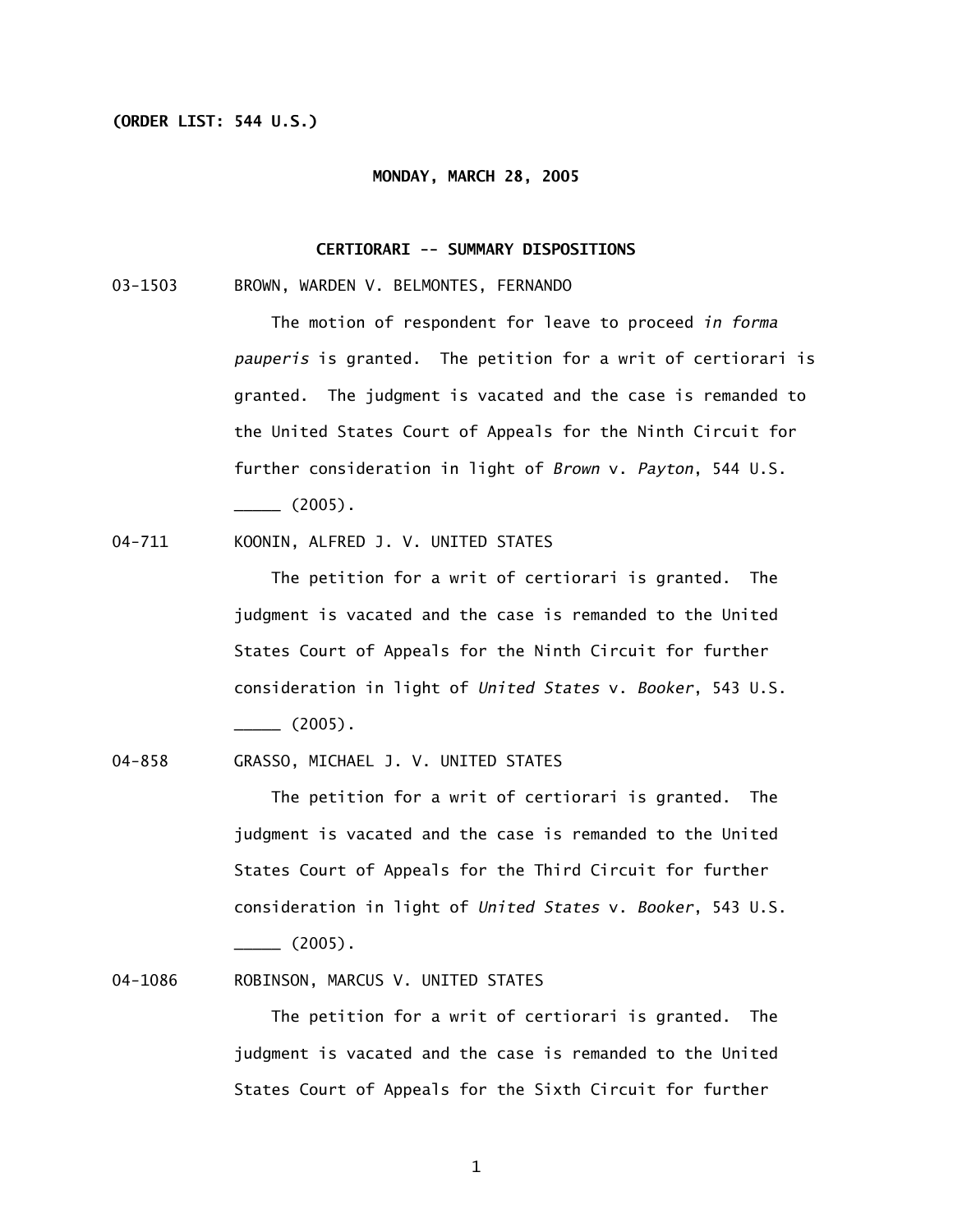consideration in light of *United States* v. *Booker*, 543 U.S.  $\frac{1}{2}$  (2005).

04-7231 BILLINGSLEA, GEORGE V. UNITED STATES

 The motion of petitioner for leave to proceed *in forma pauperis* and the petition for a writ of certiorari are granted. The judgment is vacated and the case is remanded to the United States Court of Appeals for the Eleventh Circuit for further consideration in light of *United States* v. *Booker*, 543 U.S.

 $\frac{1}{2}$  (2005).

04-8657 JOYNER, JASON W. V. UNITED STATES

 The motion of petitioner for leave to proceed *in forma pauperis* and the petition for a writ of certiorari are granted. The judgment is vacated and the case is remanded to the United States Court of Appeals for the Sixth Circuit for further consideration in light of *United States* v. *Booker*, 543 U.S.  $\frac{1}{2}$  (2005).

04-8659 SCOTT, BEVERLY V. UNITED STATES

 The motion of petitioner for leave to proceed *in forma pauperis* and the petition for a writ of certiorari are granted. The judgment is vacated and the case is remanded to the United States Court of Appeals for the Fifth Circuit for further consideration in light of *United States* v. *Booker*, 543 U.S.  $\frac{1}{2005}$ .

04-8667 ALCORN, JULIUS V. UNITED STATES

 The motion of petitioner for leave to proceed *in forma pauperis* and the petition for a writ of certiorari are granted. The judgment is vacated and the case is remanded to the United States Court of Appeals for the Ninth Circuit for further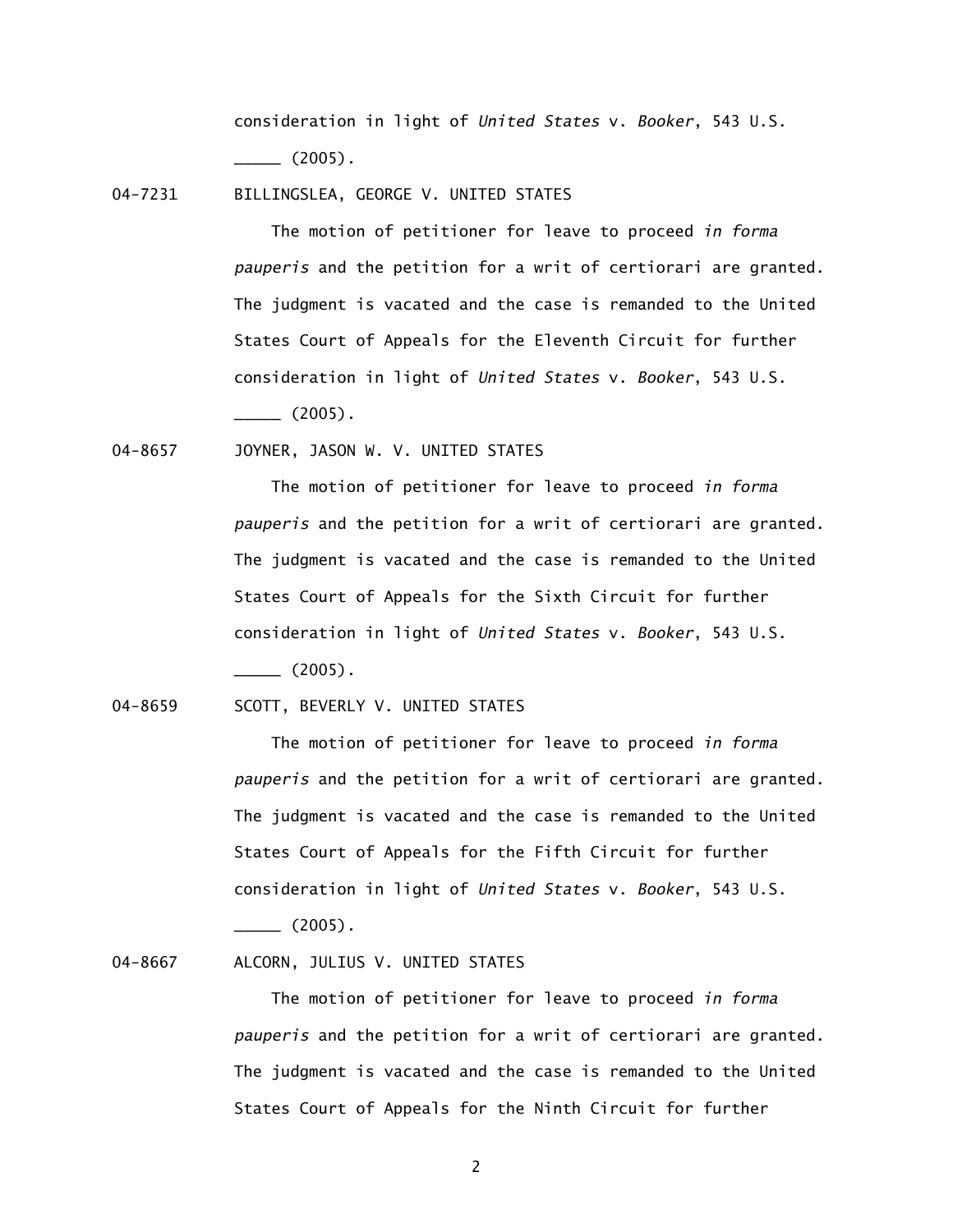consideration in light of *United States* v. *Booker*, 543 U.S.  $\frac{1}{2005}$ .

04-8670 ALVARADO, ERNESTO V. UNITED STATES

 The motion of petitioner for leave to proceed *in forma pauperis* and the petition for a writ of certiorari are granted. The judgment is vacated and the case is remanded to the United States Court of Appeals for the Fifth Circuit for further consideration in light of *United States* v. *Booker*, 543 U.S.

 $\sim$  (2005).

04-8678 RIVAS, MIGUEL N. V. UNITED STATES

 The motion of petitioner for leave to proceed *in forma pauperis* and the petition for a writ of certiorari are granted. The judgment is vacated and the case is remanded to the United States Court of Appeals for the Ninth Circuit for further consideration in light of *United States* v. *Booker*, 543 U.S.  $\frac{1}{2005}$ .

04-8686 VAZQUEZ-MOLINA, CARLOS V. UNITED STATES

04-8709 McGUIRE, MITCHELL V. UNITED STATES

 The motions of petitioners for leave to proceed *in forma pauperis* and the petitions for writs of certiorari are granted. The judgments are vacated and the cases are remanded to the United States Court of Appeals for the First Circuit for further consideration in light of *United States* v. *Booker*, 543  $U.S.$  (2005).

- 04-8713 GARCIA, HIRAM V. UNITED STATES
- 04-8714 HELTON, JAMES V. UNITED STATES
- 04-8715 GOMEZ-MORALES, LEONARDO V. UNITED STATES

The motions of petitioners for leave to proceed *in forma*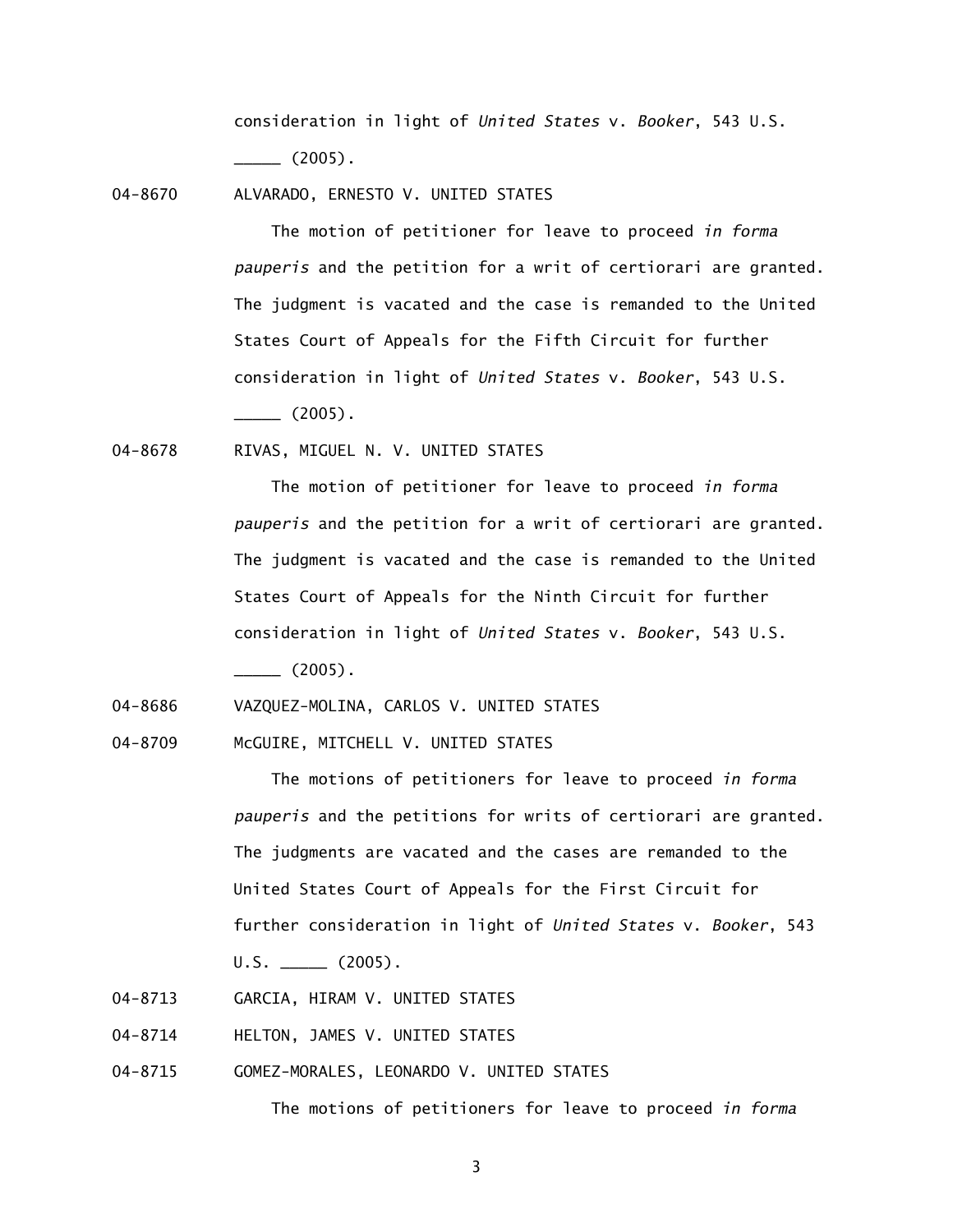*pauperis* and the petitions for writs of certiorari are granted. The judgments are vacated and the cases are remanded to the United States Court of Appeals for the Fifth Circuit for further consideration in light of *United States* v. *Booker*, 543 U.S.  $\frac{1}{2005}$ .

04-8722 LOWRY, ROBERT E. V. UNITED STATES

> The motion of petitioner for leave to proceed *in forma pauperis* and the petition for a writ of certiorari are granted. The judgment is vacated and the case is remanded to the United States Court of Appeals for the Fourth Circuit for further consideration in light of *United States* v. *Booker*, 543  $U.S.$  (2005).

- 04-8724 MADRAZO-CONSTANTE V. UNITED STATES
- 04-8726 BAUTISTA-SANCHEZ, PAULINO V. UNITED STATES
- 04-8728 CHAPPELL, WILLIAM J. V. UNITED STATES
- 04-8732 HOLLYWOOD, BRANDON M. V. UNITED STATES
- 04-8744 VITELA, JESSE V. UNITED STATES

 The motions of petitioners for leave to proceed *in forma pauperis* and the petitions for writs of certiorari are granted. The judgments are vacated and the cases are remanded to the United States Court of Appeals for the Fifth Circuit for further consideration in light of *United States* v. *Booker*, 543 U.S.  $\frac{1}{2005}$ .

04-8751 LARSON, ROBERT W. V. UNITED STATES

> The motion of petitioner for leave to proceed *in forma pauperis* and the petition for a writ of certiorari are granted. The judgment is vacated and the case is remanded to the United States Court of Appeals for the Ninth Circuit for further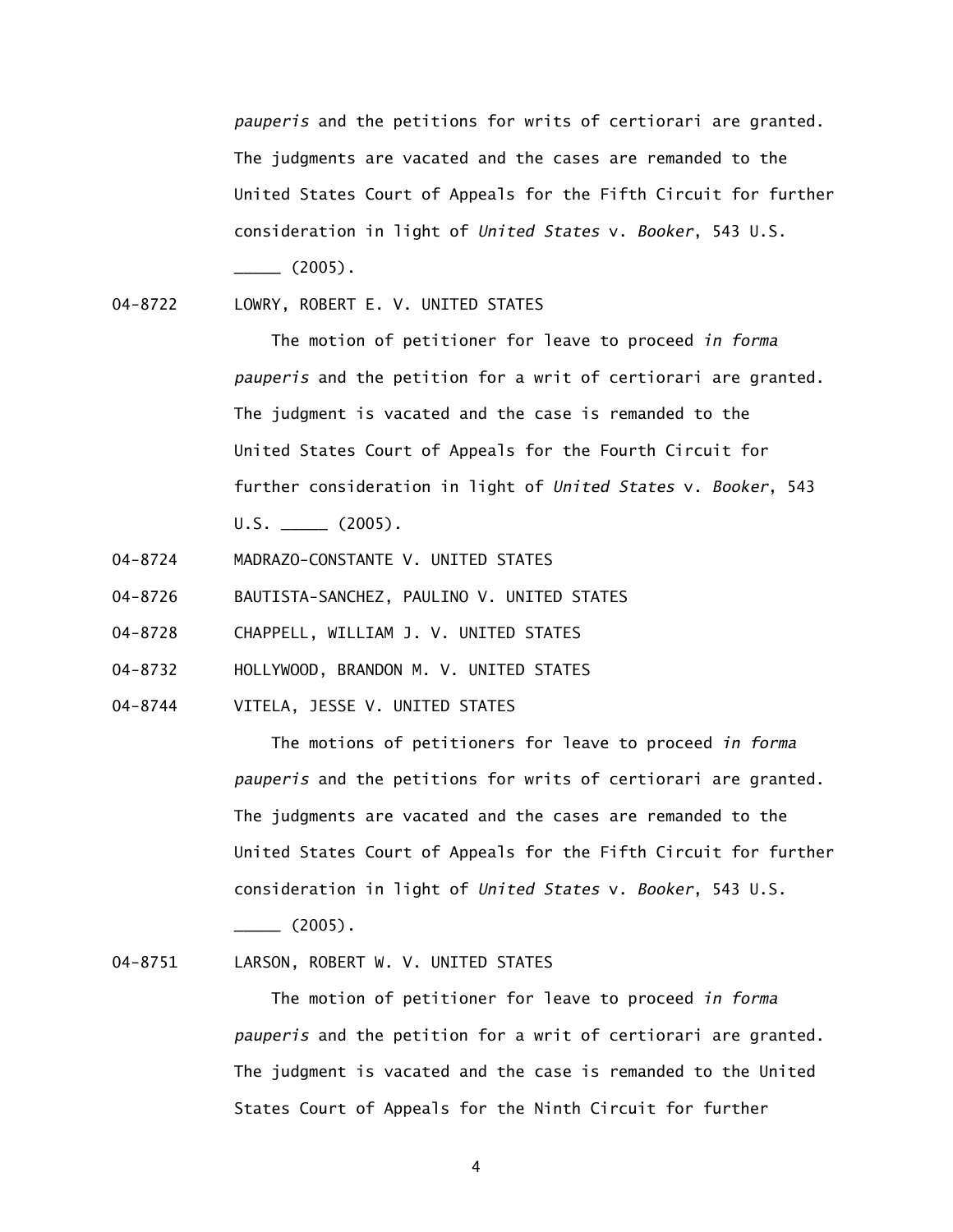consideration in light of *United States* v. *Booker*, 543 U.S.  $\frac{1}{2005}.$ 

04-8761 BROWN, KELA V. UNITED STATES

 The motion of petitioner for leave to proceed *in forma pauperis* and the petition for a writ of certiorari are granted. The judgment is vacated and the case is remanded to the United States Court of Appeals for the Fifth Circuit for further consideration in light of *United States* v. *Booker*, 543 U.S.  $\sim$  (2005).

04-8768 TRASVINA ALVAREZ, JUAN C. V. UNITED STATES

 The motion of petitioner for leave to proceed *in forma pauperis* and the petition for a writ of certiorari are granted. The judgment is vacated and the case is remanded to the United States Court of Appeals for the Eleventh Circuit for further consideration in light of *United States* v. *Booker*, 543 U.S.  $\frac{1}{2}$  (2005).

04-8775 ELVE, CHAD M. V. UNITED STATES

04-8881 HICKS, DRAMOND D. V. UNITED STATES

 The motions of petitioners for leave to proceed *in forma pauperis* and the petitions for writs of certiorari are granted. The judgments are vacated and the cases are remanded to the United States Court of Appeals for the Sixth Circuit for further consideration in light of *United States* v. *Booker*, 543  $U.S.$  (2005).

#### **ORDERS IN PENDING CASES**

04M60 D'AGOSTINO, MARY V. VER-A-FAST

The motion to direct the Clerk to file a petition for a writ of certiorari out-of-time is denied.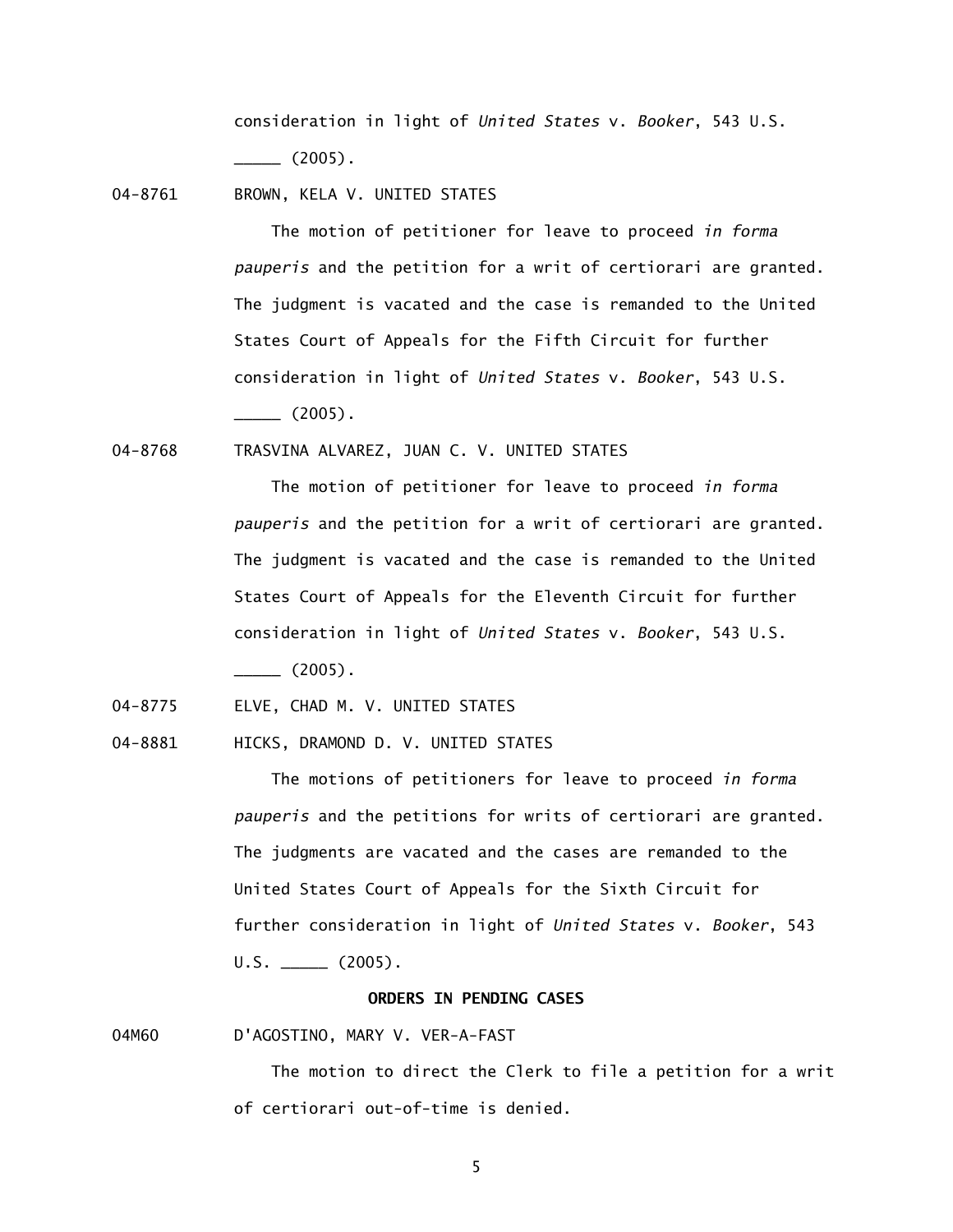### 04-8205 HARVEY, WILLIAM E. V. UNITED STATES

 The motion of petitioner for reconsideration of order denying leave to proceed *in forma pauperis* is denied.

## **CERTIORARI GRANTED**

04-980 BROWN, WARDEN V. SANDERS, RONALD L.

 The motion of respondent for leave to proceed *in forma pauperis* is granted. The petition for a writ of certiorari is granted limited to Questions 1 and 3 presented by the petition.

## **CERTIORARI DENIED**

- 03-10261 LEGRAND, MICHAEL D. V. LOUISIANA
- 04-280 KEBEDE, MEKDES V. GONZALES, ATT'Y GEN.
- 04-693 FRANKLIN SAVINGS CORP., ET AL. V. UNITED STATES
- 04-694 CHOMIC, JENNIE E. V. UNITED STATES, ET AL.
- 04-703 WASDEN, ATT'Y GEN. OF ID, ET AL. V. PLANNED PARENTHOOD OF ID, IN
- 04-714 TRIPLE A FIRE PROTECTION, INC. V. NLRB
- 04-806 ARKANSAS V. JOLLY, MICHAEL S.
- 04-822 AMMEX, INC. V. UNITED STATES, ET AL.
- 04-835 AG ROUTE SEVEN PARTNERSHIP V. UNITED STATES
- 04-837 TARVER, BRET V. BO-MAC CONTRACTORS, INC., ET AL.
- 04-859 SPEKEN, RALPH H., ET UX. V. MOORE, THOMAS R.
- 04-860 AMMEX, INC. V. UNITED STATES
- 04-972 SPIRKO, JOHN G. V. BRADSHAW, WARDEN
- 04-976 PPG INDUSTRIES, INC. V. NELSON, BRIAN S., ET AL.
- 04-977 PAM CAPITAL FUNDING, ET AL. V. NATIONAL GYPSUM CO., ET AL.
- 04-981 TORO CO. V. WHITE CONSOL. INDUS., INC.
- 04-982 SELLENS, CHARLES J., ET UX. V. GROTH, BRYAN E., ET AL.
- 04-984 BRIARPATCH LTD., L.P., ET AL. V. PHOENIX PICTURES, INC., ET AL.
- 04-990 GENTHE, MICHAEL V. QUEBECOR WORLD LINCOLN, INC.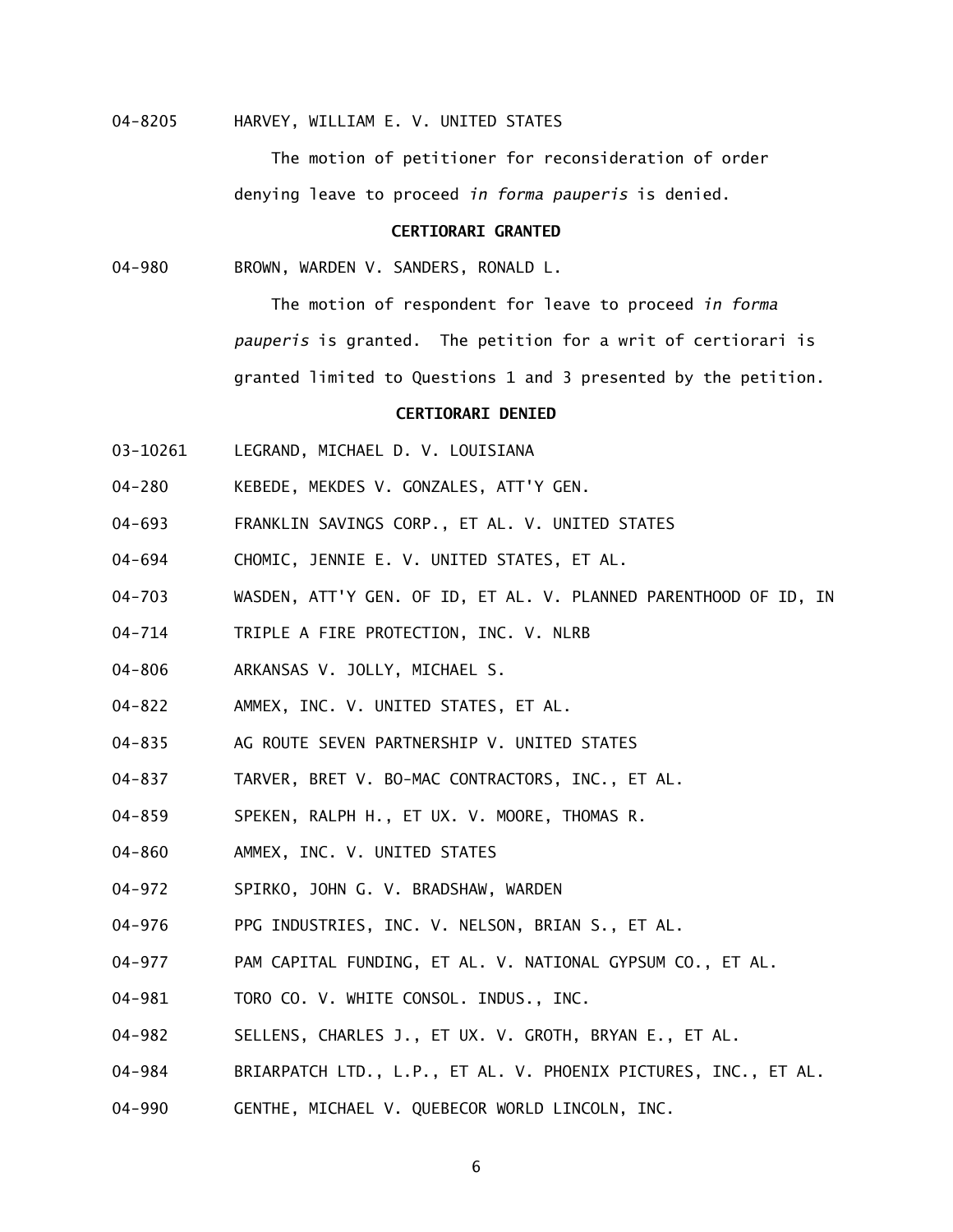- 04-993 HUNTINGTON RESTAURANTS V. FRANCHISE HOLDING
- 04-999 VA DEPT. OF STATE POLICE V. WASHINGTON POST, ET AL.
- 04-1002 WILDER, KIMBERLY V. AMITYVILLE, NY, ET AL.
- 04-1017 UNITED STATES, EX REL. DINGLE V. BIOPORT CORPORATION, ET AL.
- 04-1051 POWERS, MIKE V. LEIS, SHERIFF, ET AL.
- 04-1076 DEYERBERG, JANET M. V. WOODWARD, BOB, ET AL.
- 04-1078 ROBINSON, BERT A., ET AL. V. TEXAS AUTOMOBILE DEALERS
- 04-1082 MANN, JASON V. CONNECTICUT
- 04-1090 PRATT, PAMELA J. V. WA DEPT. OF LABOR
- 04-1097 BRAVEHEART V. UNITED STATES
- 04-1109 HOOK, MARY J. V. CIR
- 04-1122 CYRUS, PATTY J. V. UNITED STATES
- 04-1125 KLINE, RONALD C. V. UNITED STATES
- 04-7326 BILLIOT, JAMES E. V. EPPS, COMM'R, MS DOC
- 04-7361 ANDREWS, LONNY J. V. UNITED STATES
- 04-7452 YORK, WILLIAM W. V. TN BD. OF PROBATION AND PAROLE
- 04-7459 BERRY, EARL W. V. MISSISSIPPI
- 04-7521 SANCHEZ-PARRA, ERNESTO, ET AL. V. UNITED STATES
- 04-7609 WYATT, ROY W. V. OREGON
- 04-7718 ALLEY, SEDLEY V. TENNESSEE
- 04-7775 DELGADO-GARCIA, JOSE, ET AL. V. UNITED STATES
- 04-7807 ESCAMILLA, LICHO V. TEXAS
- 04-8181 LOTT, RONALD C. V. OKLAHOMA
- 04-8219 SCALES, NOLAN W. V. DRETKE, DIR., TX DCJ
- 04-8221 SCHERRER, ROBERT C. V. USDC CD CA
- 04-8225 MESA, RICHARD M. V. CALIFORNIA
- 04-8230 OBI, CHIEDU J. V. TEXAS
- 04-8234 WILLIAMS, JUNE R. V. THOMSON CORP., ET AL.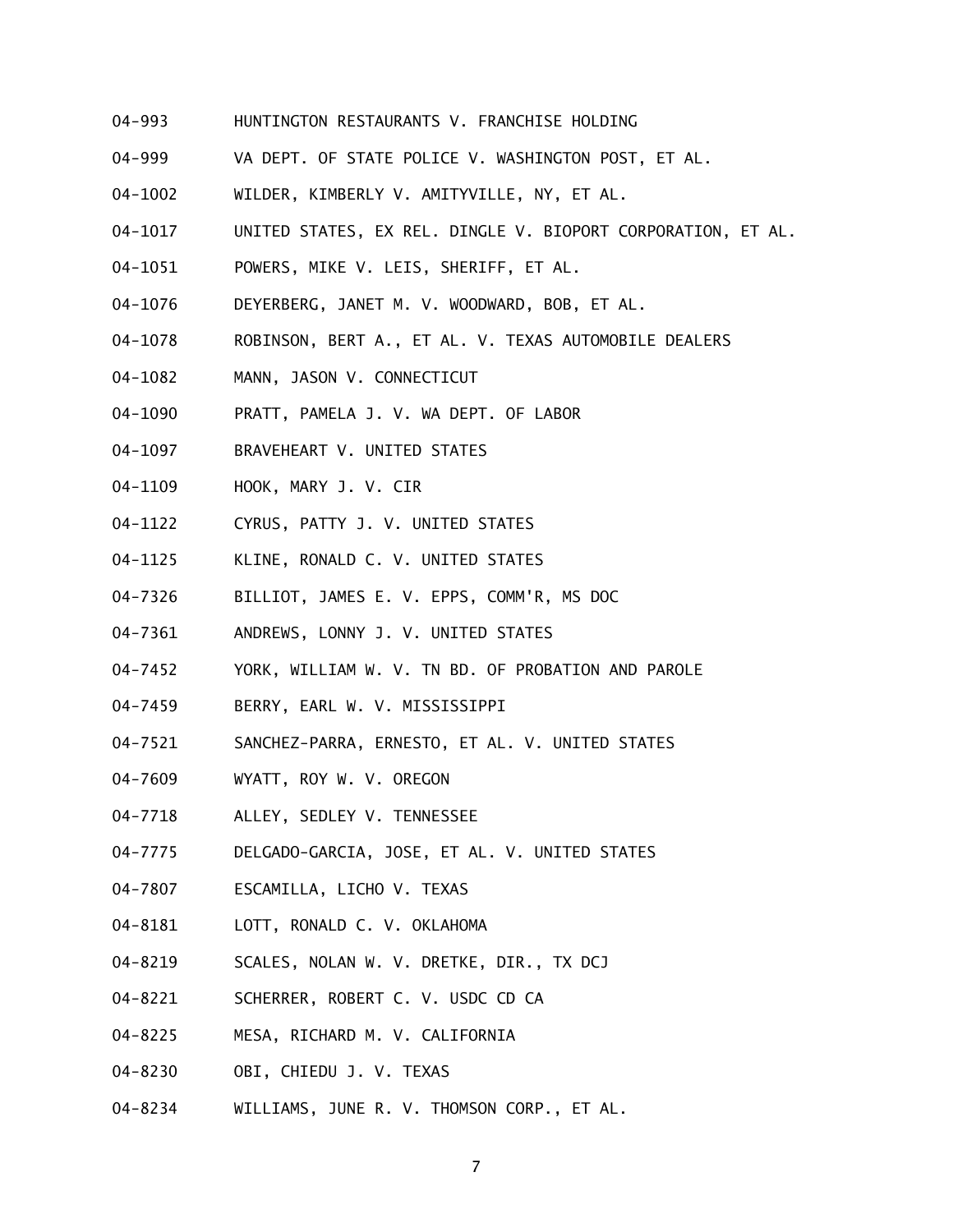- 04-8235 O'NEAL, SEAN M. V. KRAMER, WARDEN
- 04-8236 MITCHAM, MARK L. V. SCHRIRO, DIR., AZ DOC
- 04-8239 MONEY, MICHAEL R. V. CALIFORNIA
- 04-8261 AMKHANITSKY, MIKHAIL V. CTC REAL ESTATE SERVICES
- 04-8264 ADAMS, KEVIN V. MOORE, SUPT., NORTHEAST
- 04-8266 BARRON-BACA, GUILLERMO V. SHOEMAKER, WARDEN, ET AL.
- 04-8281 MALAN, JOHN A. V. MALAN, MELISSA M.
- 04-8282 SHELTON, TYRONE V. WILSON, CHARLES, ET AL.
- 04-8283 SOUTH, JAMES W. V. DRETKE, DIR., TX DCJ
- 04-8287 WOLFE, MARION C. V. MAHLE, C. E.
- 04-8297 OLIVEIRA, MARK V. FLORIDA
- 04-8302 AHMED, NAWAZ V. OHIO
- 04-8317 CONKLIN, ROGER D. V. SCHOFIELD, WARDEN
- 04-8330 HIRACHETA, ANTHONY W. V. LOCKYER, ATT'Y GEN. OF CA
- 04-8331 FLEMING, LEROY V. DETROIT, MI, ET AL.
- 04-8340 TURAY, RICHARD G. V. WASHINGTON
- 04-8341 VERA, GUILLERMO V. USDC ED CA
- 04-8342 THOMAS, DAN V. TEXAS
- 04-8343 VALDIVIA, ANGELA M. V. OROSCO, ET AL.
- 04-8344 TURNER, DAVID V. RUNNELS, WARDEN
- 04-8345 WILKIN, ROBERT E. V. KEMNA, SUPT., CROSSROADS, ET AL.
- 04-8346 TILLMAN, CEDWICK V. SCHOFIELD, WARDEN
- 04-8349 WILSON, DEMETRIUS A. V. SUPERIOR COURT OF CA, ET AL.
- 04-8353 PARKER, NEDRO G. V. DRETKE, DIR., TX DCJ
- 04-8358 BERRY, CHRISTOPHER V. KLEM, SUPT., MAHANOY
- 04-8364 MURRAY, MARION D. V. THOMPSON, WARDEN
- 04-8368 MARLOW, JAMES G. V. CALIFORNIA
- 04-8371 CORDERO, RICHARD V. GORDON, KENNETH W., ET AL.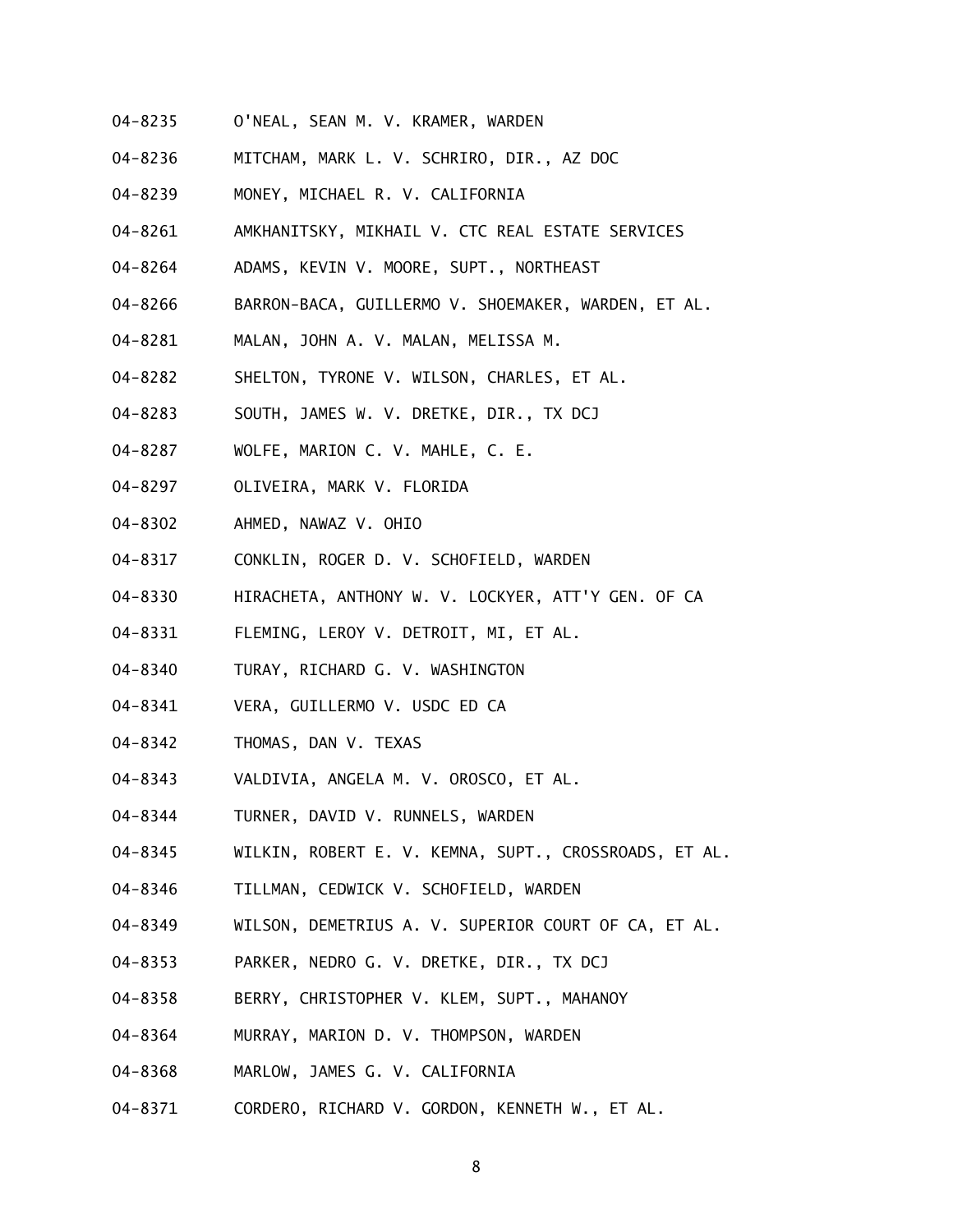- 04-8373 FOSTER, JOSEPH V. V. CAIN, WARDEN
- 04-8392 MURPHY, KEVIN L. V. CAREY, WARDEN, ET AL.
- 04-8394 PITTMAN, GABRIEL I. V. KYLER, SUPT., HUNTINGDON, ET AL.
- 04-8395 JACKSON, JASON L. V. ILLINOIS
- 04-8397 VORA, CHANDAN S. V. CROWDER, JEFF
- 04-8399 WILLIAMS, DARNELL A. V. BRADSHAW, WARDEN
- 04-8405 BURDSAL, THOMAS C. V. FARWELL, WARDEN
- 04-8407 CLARK, JAMES W. V. CORRECTIONS CORP. OF AMERICA
- 04-8411 FOTI, ANGELO J. V. OHIO
- 04-8438 COUCH, RONALD A. V. HERNANDEZ, WARDEN
- 04-8453 CYARS, AARON L. V. HOFBAUER, WARDEN
- 04-8487 WILLOUGHBY, GARY L. V. CASON, WARDEN
- 04-8491 CARROLL, CASEY O. V. GIURBINO, WARDEN
- 04-8515 CHRISTOPHER, STEPHEN C. V. ESTEP, WARDEN, ET AL.
- 04-8549 ROLLINS, MARY V. SMITH, GREG, ET AL.
- 04-8556 ARTIGLIO, JASON J. V. MARSHALL, WARDEN
- 04-8590 HELM, LEE V. ORTIZ, EXEC. DIR., CO DOC
- 04-8598 RAY, WILLIAM V. LEWIS, WARDEN
- 04-8617 WALKER, ADRIAN D. V. USDC DE, ET AL.
- 04-8654 MATTHEWS, LINDY R. V. UNITED STATES
- 04-8704 JIMENEZ, ANDREW V. CALIFORNIA
- 04-8735 FARRAR, STEPHEN L. V. BELLEQUE, SUPT., OR
- 04-8770 WILLIAMS, TIMOTHY L. V. VIRGINIA
- 04-8792 NYHUIS, DOUGLAS V. DEWALT, WARDEN
- 04-8793 SMITH, CHARLES R. V. UNITED STATES
- 04-8796 RAPP, KEITH C. V. UNITED STATES
- 04-8811 TORRES, JOSE A. V. UNITED STATES
- 04-8813 PONDER, HULON V. FLORIDA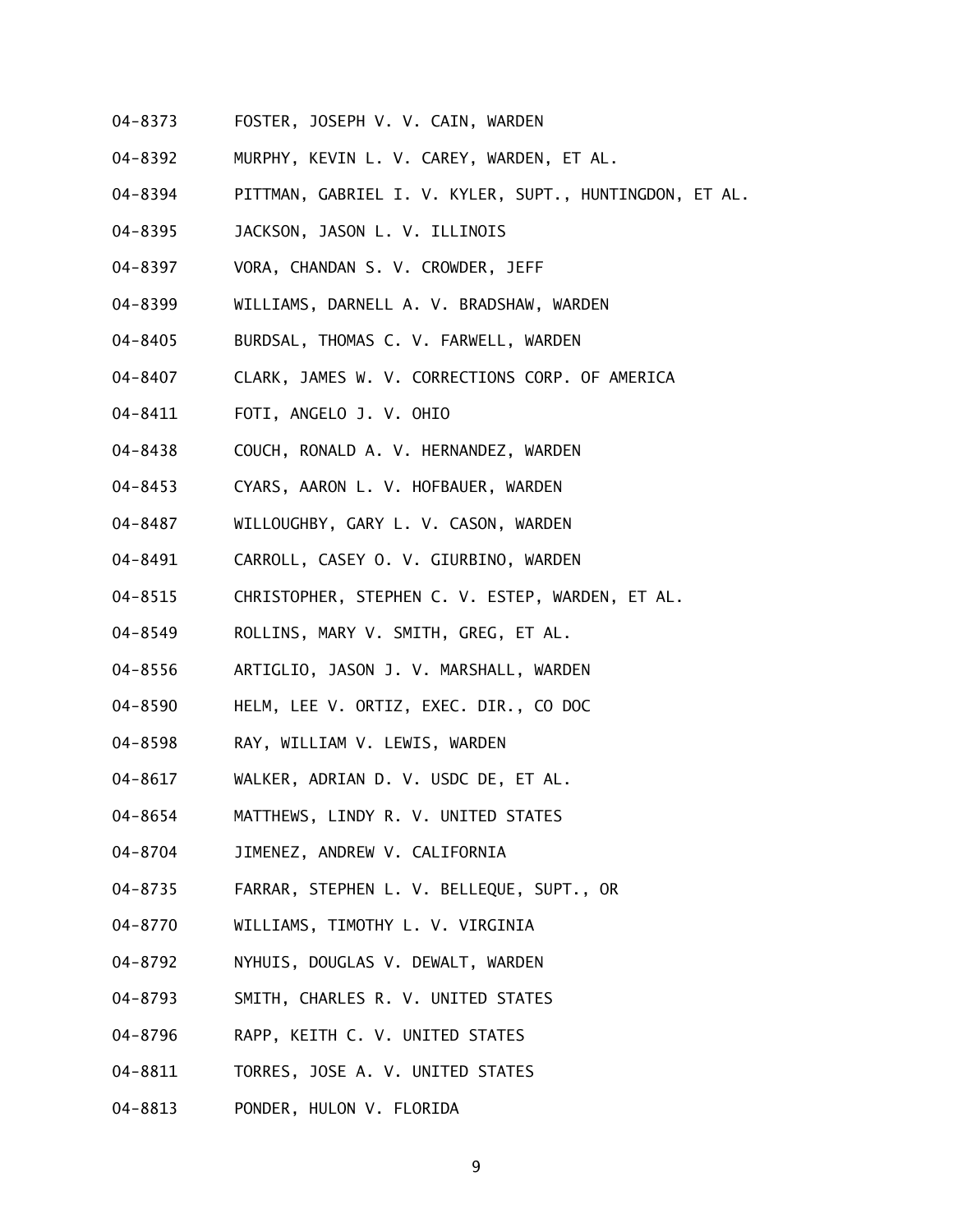- 04-8819 CLARK, KENT L. V. UNITED STATES
- 04-8826 AHMED, AHMED Y. V. UNITED STATES
- 04-8832 SCOTT, OMAR Y. V. UNITED STATES
- 04-8833 MARTIN, GREGORY L. V. UNITED STATES
- 04-8835 MAYNIE, KEITH V. OLSON, WARDEN
- 04-8852 POLLENDER, JAMES V. UNITED STATES
- 04-8855 SOBERANIS, MITCHUM V. UNITED STATES
- 04-8862 COUCH, RONALD L. V. UNITED STATES
- 04-8863 YOUNG, JERMAINE A. V. UNITED STATES
- 04-8868 HENLEY, WINFORD L. V. UNITED STATES
- 04-8879 GONZALEZ-QUINTANA, CESAR V. UNITED STATES
- 04-8891 CARRASCO-MATEO, MANUEL V. UNITED STATES
- 04-8894 MACKIE, STEVEN M. V. UNITED STATES
- 04-8902 SMITH, KORY R. V. UNITED STATES
- 04-8905 RUPLEY, RICHARD, ET AL. V. UNITED STATES
- 04-8908 ALEXANDER, RODERICK V. UNITED STATES
- 04-8911 ARMOUR, CHRISTOPHER V. UNITED STATES
- 04-8917 OUTLER, RAYMOND V. ANDERSON, WARDEN
- 04-8939 MOES, ROBERT J. V. UNITED STATES

The petitions for writs of certiorari are denied.

04-686 GOMEZ, CAROLINE V. AMOCO OIL CO.

> The petition for a writ of certiorari is denied. Justice Breyer took no part in the consideration or decision of this petition.

04-856 EVANSTON, IL V. FRANKLIN, EDWARD

> The motion of International Municipal Lawyers Association, et al. for leave to file a brief as *amici curiae* is granted. The petition for a writ of certiorari is denied.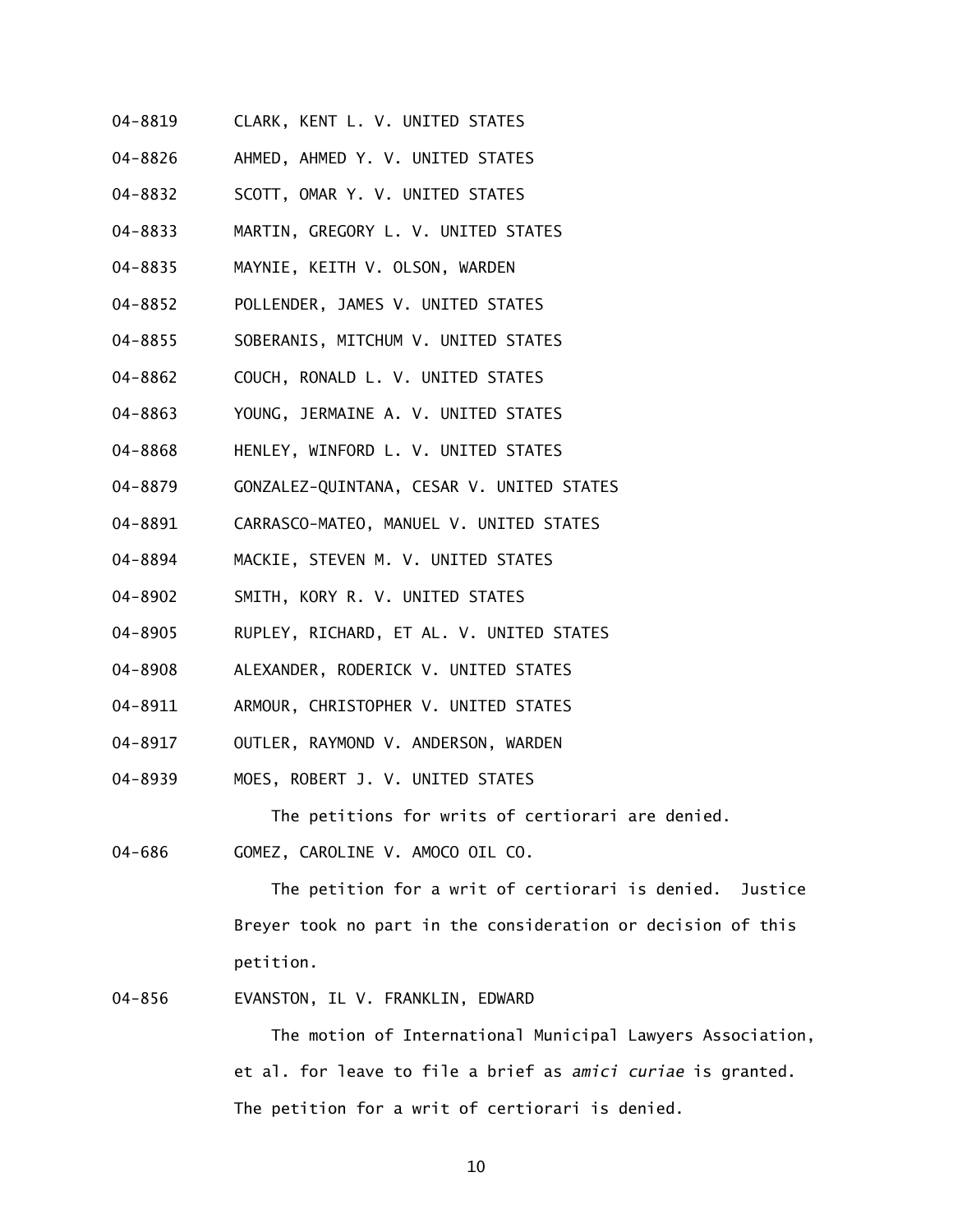04-979 TROY PUBL'G CO., INC., ET AL. V. NORTON, JAMES B., ET AL.

> The motion of Associated Press, et al. for leave to file a brief as *amici curiae* is granted. The petition for a writ of certiorari is denied.

#### **HABEAS CORPUS DENIED**

- 04-1173 IN RE CHARLES CAUSEY
- 04-9003 IN RE ROBERT M. JONES

The petitions for writs of habeas corpus are denied.

## **MANDAMUS DENIED**

04-8260 IN RE CARLOS F. BELL-OUTLAW

> The petition for a writ of mandamus and/or prohibition is denied.

## **REHEARINGS DENIED**

- 04-640 1690 COBB L.L.C., ET AL. V. MARIETTA, GA, ET AL.
- 04-691 THOMPSON, KEITH J. V. NAT. R. PASSENGER CORP.
- 04-5943 HUBBARD, WILLIAM A. V. UNITED STATES
- 04-5976 MILLER, GEORGE V. UNITED STATES
- 04-7139 CEASAR, ALICE F. V. USAA, ET AL.
- 04-7255 NIMMONS, DWAYNE V. CROSBY, SEC., FL DOC
- 04-7336 GREEN, GEORGE J. V. JOHNSON, DIR., VA DOC
- 04-7339 IVES, LARRY C. V. OKLAHOMA
- 04-7372 LEWIS, HERBERT V. UNITED STATES
- 04-7623 BERT, COLVIN I. V. SNOW, SEC. OF TREASURY, ET AL.
- 04-7649 SPRINGMEIER, FRITZ A. V. UNITED STATES

The petitions for rehearing are denied.

03-6841 ENIGWE, IFEDOO N. V. UNITED STATES

> The motion for leave to file a petition for rehearing is denied.